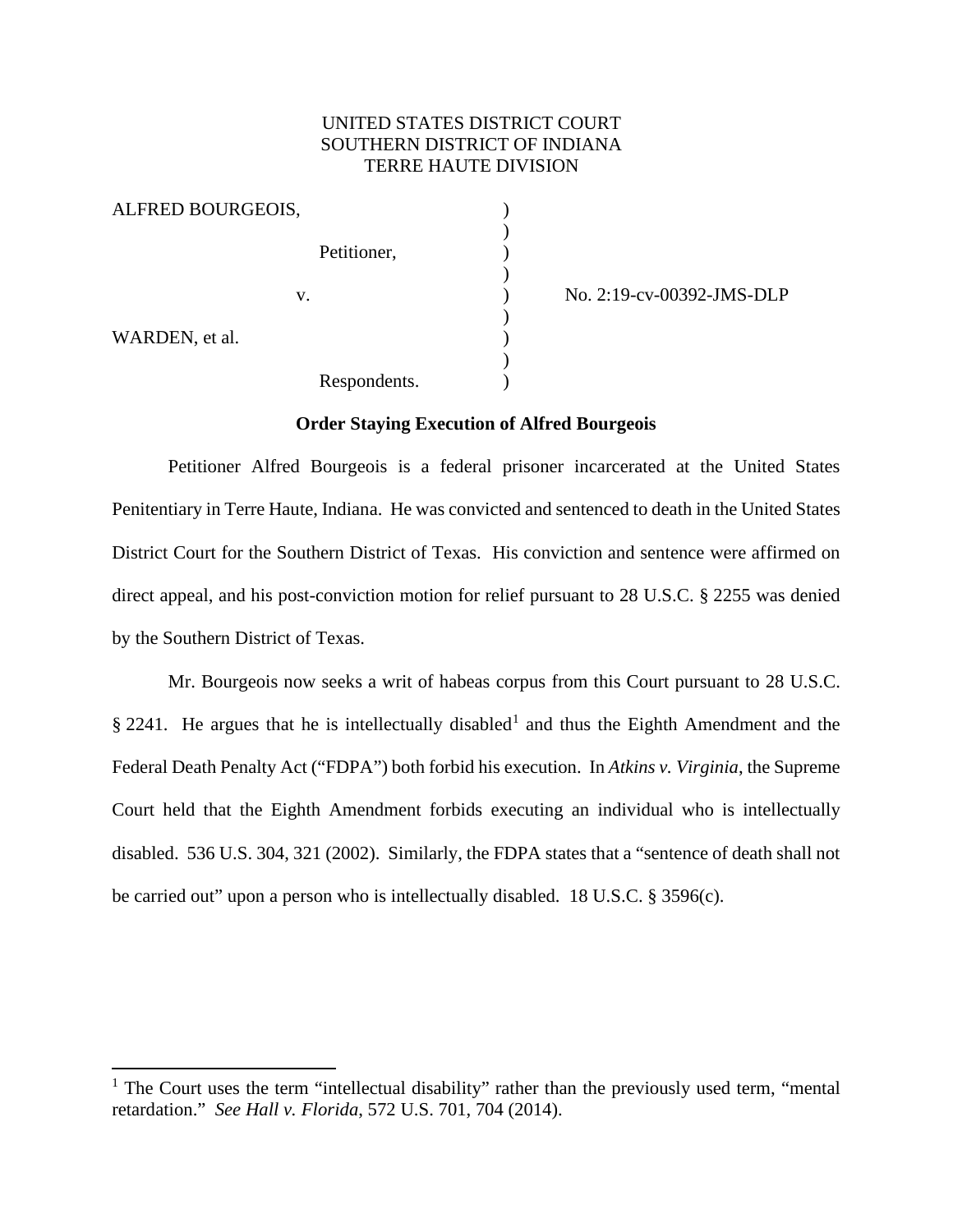Presently pending is Mr. Bourgeois's motion to stay his execution until this habeas action is resolved. To be entitled to a stay, Mr. Bourgeois must make a strong showing that his claims have merit and show that the equitable factors weigh in his favor.

Mr. Bourgeois has established that the equitable factors all favor granting a stay. As to the merits of Mr. Bourgeois's claims, the Court does not discuss his *Atkins* claim because Mr. Bourgeois is entitled to a stay based on his FDPA claim alone. Respondent wholly failed to address Mr. Bourgeois's FDPA claim, thereby waiving any argument that Mr. Bourgeois's FDPA claim cannot proceed in this § 2241 action. And Mr. Bourgeois has made a strong showing that he is intellectually disabled and thus the FDPA forbids his execution.

For these reasons, Mr. Bourgeois's motion to stay his execution pending resolution of this action is **granted**.

## **I. Background**

### **A. Procedural History**

The factual background regarding Mr. Bourgeois's crimes can be found in the Fifth Circuit's opinion affirming his conviction and sentence on direct appeal. *See United States v. Bourgeois*, 423 F.3d 501, 502-06 (5th Cir. 2005) ("*Bourgeois I*"). The underlying facts are irrelevant to resolving Mr. Bourgeois's motion to stay, so they will not be detailed here. Instead, the Court briefly sets forth the procedural history of Mr. Bourgeois's conviction, sentence, and subsequent post-conviction challenges.

On July 25, 2002, a Grand Jury in the Southern District of Texas returned a two-count indictment against Mr. Bourgeois stemming from the abuse and murder of his two-year-old daughter. *See United States v. Bourgeois*, No 2:02-cr-216 (S.D. Tex.), Dkts. 1, 5. The second superseding indictment charged Mr. Bourgeois with a single count of premeditated murder, and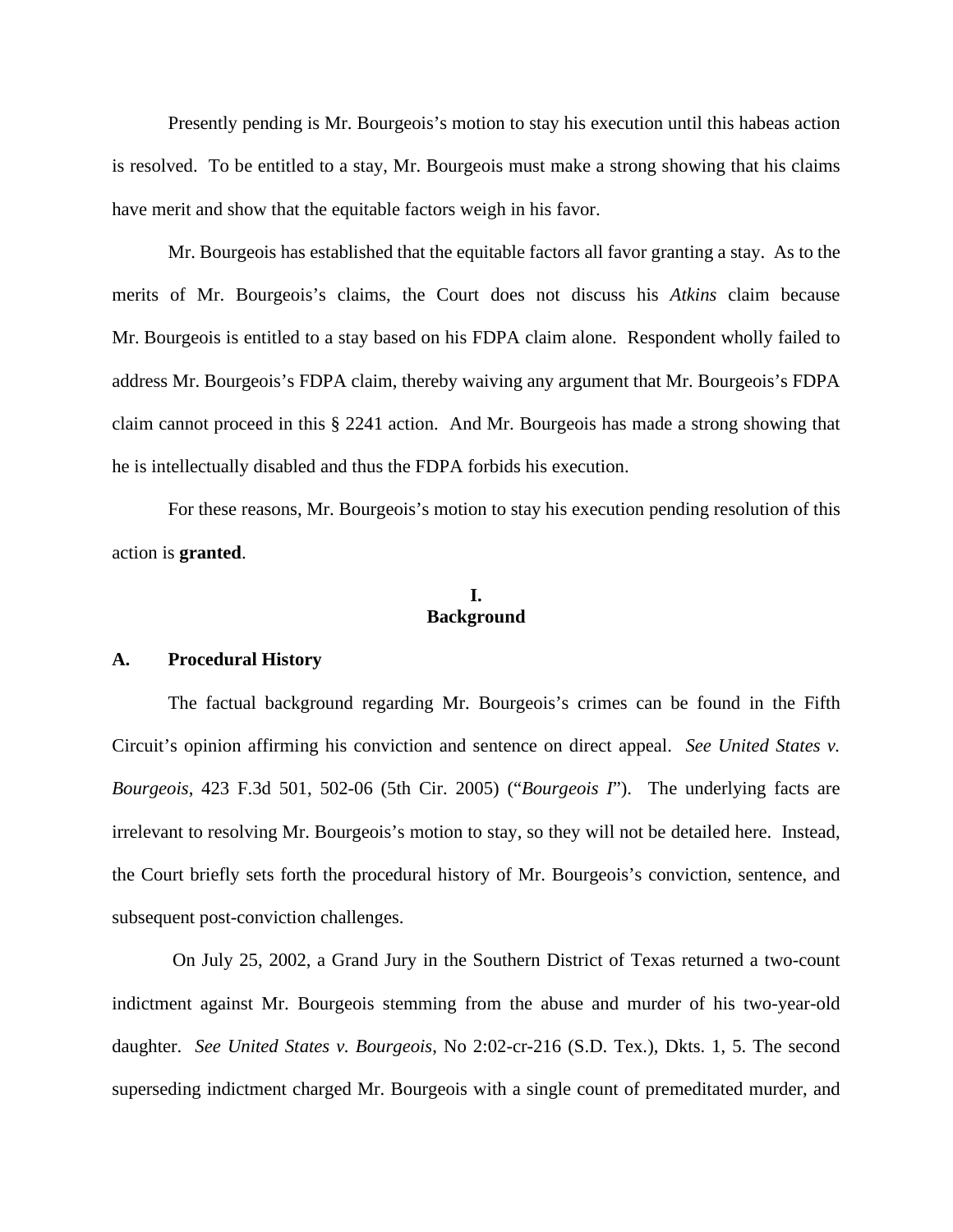the United States then filed a notice of intent to seek the death penalty. *See id.*, Dkt. 78. Mr. Bourgeois pleaded not guilty.

A jury found Mr. Bourgeois guilty of premeditated murder. A separate penalty phase followed. The jury unanimously recommended that Mr. Bourgeois be sentenced to death. Judgment was entered on March 25, 2004, sentencing Mr. Bourgeois to death. *See id.*, Dkt. 303. Mr. Bourgeois appealed his conviction and death sentence to the Fifth Circuit. *Bourgeois I*, 423 F.3d at 502. The Fifth Circuit rejected all of his claims and affirmed his conviction and death sentence. *Id.* at 512.

Mr. Bourgeois next filed a motion to vacate pursuant to § 2255 in the Southern District of Texas. *See United States v. Bourgeois*, 2011 WL 1930684 (S.D. Tex. May 19, 2011). The Southern District of Texas held a week-long evidentiary hearing, after which it rejected his claims. *Id.* at \*19-20. Two of his claims were the same he raises here—that both the FDPA and the Eighth Amendment under *Atkins* bar his execution because he is intellectually disabled. *Id.* at \*22. The Southern District of Texas rejected his claims, concluding that Mr. Bourgeois did not establish by a preponderance of the evidence that he was intellectually disabled. *Id.* at \*46. It also denied a certificate of appealability on all of Mr. Bourgeois's claims. *Id.* at \*111.

Mr. Bourgeois filed a notice of appeal and sought a certificate of appealability from the Fifth Circuit.<sup>[2](#page-2-0)</sup> United States v. Bourgeois, 537 Fed. Appx. 604, 610 (5th Cir. 2013) ("*Bourgeois II*"). On August 5, 2013, the Fifth Circuit denied Mr. Bourgeois's request for a certificate of appealability. *Id.* at 665.

 In 2017, the Supreme Court developed the legal standard governing *Atkins* claims when it decided *Moore v. Texas*, 137 S. Ct. 1039 (2017) ("*Moore I*"). Following *Moore I*, Mr. Bourgeois

<span id="page-2-0"></span><sup>2</sup> Mr. Bourgeois did not seek a certificate of appealability on the resolution of his *Atkins* claim. *Bourgeois II*, 537 Fed. Appx. at 610 n.17.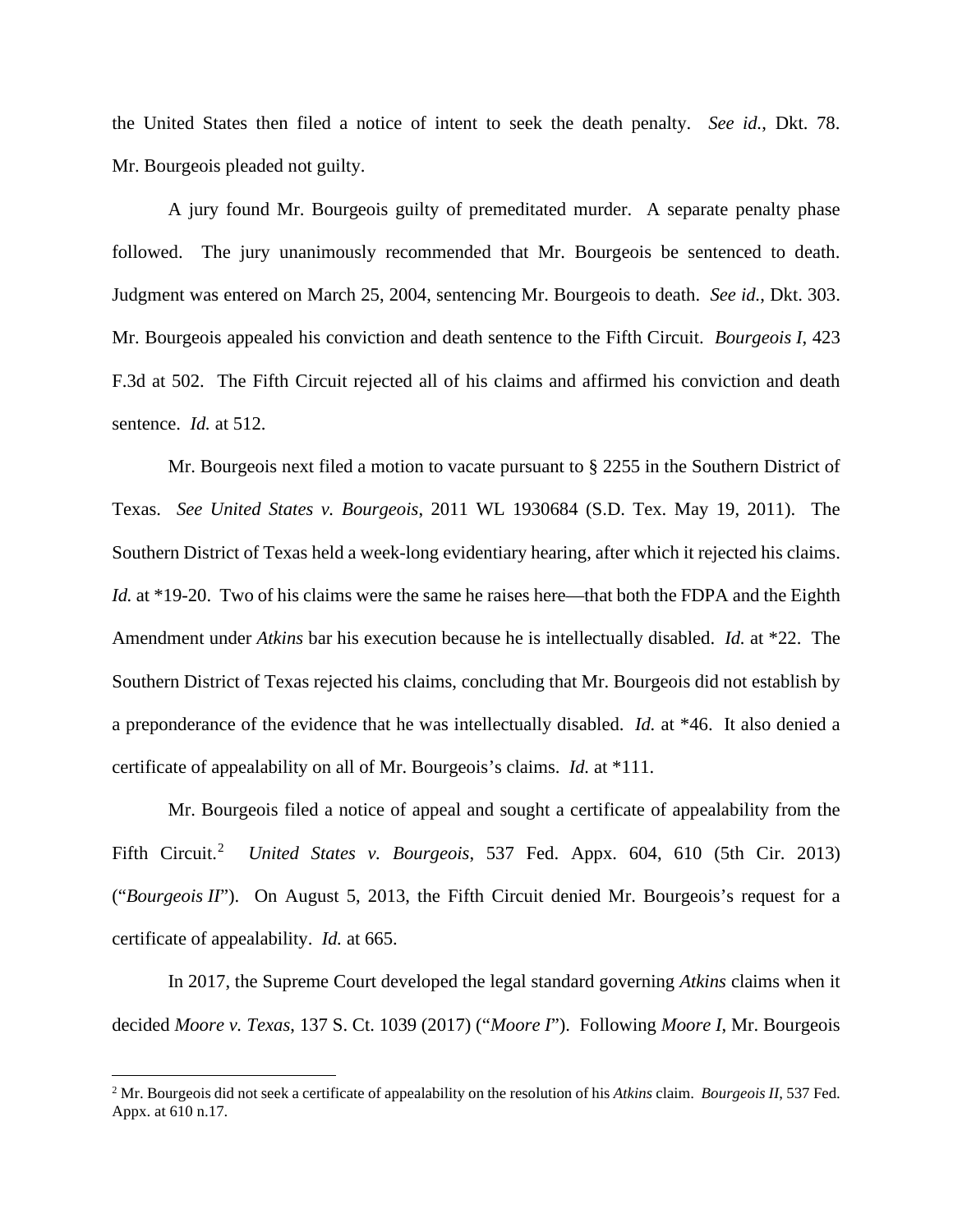asked the Fifth Circuit to authorize a second or successive § 2255 as required by § 2255(h). *See In re Bourgeois*, 902 F.3d 446 (5th Cir. 2018) ("*Bourgeois III*"). On August 23, 2018, the Fifth Circuit denied Mr. Bourgeois authorization to re-litigate his *Atkins* claim in a second or successive § 2255 proceeding citing the re-litigation bar found in 28 U.S.C. § 2244(b). *Id.* at 448.

### **B. Mr. Bourgeois's Execution Was Scheduled and then Stayed**

On July 25, 2019, the Department of Justice set Mr. Bourgeois's execution date for January 13, 2020. He filed the instant habeas petition pursuant to 28 U.S.C. § 2241 on August 15, 2019, and he filed a motion to stay his execution pending resolution of this action on the same date. The motion to stay remains pending because Mr. Bourgeois's execution was stayed by the United States District Court for the District of Columbia prior to his scheduled execution. *See In re In the Matter of the Federal Bureau of Prisons' Execution Protocol Cases*, No. 1:19-mc-00145- TSC (D.D.C.), Dkt. 51 (the "Execution Protocol Litigation"). The United States appealed the stay entered in the Execution Protocol Litigation, and the appeal is pending before the United States Court of Appeals for the D.C. Circuit. *See In re In the Matter of the Federal Bureau of Prisons' Execution Protocol Cases*, No. 19-5322 (D.C. Cir.).

## **II. Discussion**

Mr. Bourgeois's motion to stay his execution pending resolution of this action requires him to establish certain factors. *See Lee v. Watson*, 2019 WL 6718924, \*1 (7th Cir. Dec. 6, 2019). The Court must consider: "(1) whether the stay applicant has made a strong showing that he is likely to succeed on the merits; (2) whether the applicant will be irreparably injured absent a stay; (3) whether issuance of the stay will substantially injure the other parties interested in the proceeding; and (4) where the public interest lies." *Nken v. Holder*, 556 U.S. 418, 434 (2009). "The first two factors . . . are the most critical." *Id.*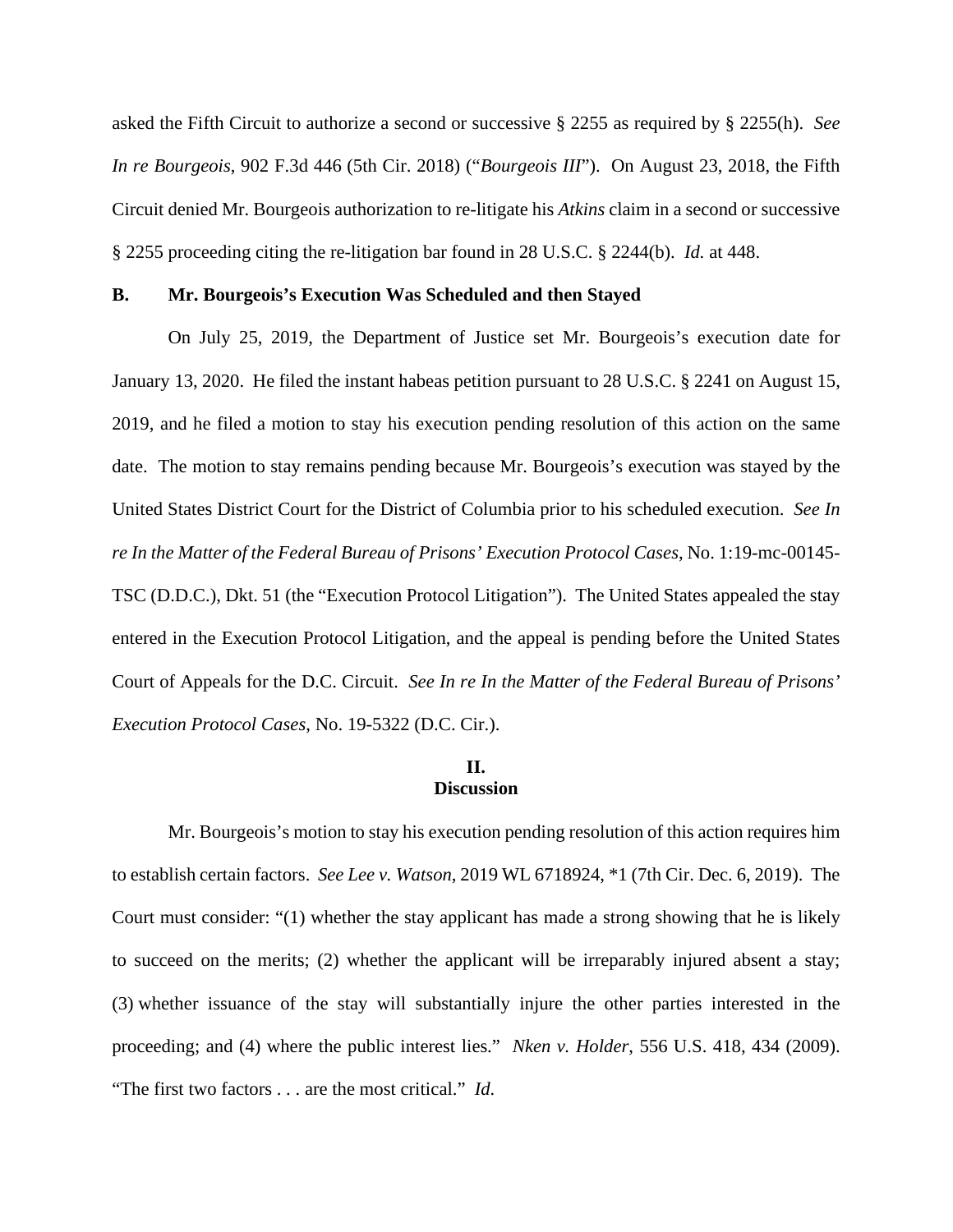Before entering a stay, the Court must also consider "the extent to which the inmate has delayed unnecessarily in bringing the claim," *Nelson v. Campbell*, 541 U.S. 637, 649-50 (2004), because "someone who waits years before seeking a writ of habeas corpus cannot, by the very act of delay, justify postponement of the execution," *Lee*, 2019 WL 6718924, at \*2.

# **A. Mr. Bourgeois Has Made a Strong Showing That He is Likely to Succeed on the Merits of His FDPA Claim**

The Court must address two issues to determine the strength of Mr. Bourgeois's FDPA claim.<sup>[3](#page-4-0)</sup> First, the Court must determine the likelihood that Mr. Bourgeois's FDPA claim is properly brought in a § 2241 action. If it is, the Court must next determine whether Mr. Bourgeois has made a strong showing that he is intellectually disabled and thus his execution is prohibited by the FDPA. The Court will address each issue in turn.

# **1. Respondent Has Waived Any Contention That Mr. Bourgeois's FDPA Claim Cannot Proceed in this § 2241 Action**

As noted above, Mr. Bourgeois raises two legal claims that rely on the same legal theory. He argues that both the Eighth Amendment, as established in *Atkins*, and the FDPA preclude his execution because he is intellectually disabled. Mr. Bourgeois specifically argues both in his habeas petition and in his motion to stay that his FDPA claim can proceed under § 2241. *See*  Filing No. 1 at 7, 14, 76; Filing No. 3 at 9.

 Respondent's combined response to Mr. Bourgeois's petition and motion to stay argues at length that Mr. Bourgeois's *Atkins* claim does not meet the Savings Clause and thus cannot proceed in a § 2241 action. *See* Filing No. 10 at 45-86. But Respondent fails to even mention Mr. Bourgeois's FDPA claim, let alone explain why it cannot be brought in a § 2241. *See* Filing

<span id="page-4-0"></span><sup>&</sup>lt;sup>3</sup> As noted above, the Court need not reach Mr. Bourgeois's *Atkins* claim because he is entitled to a stay based on his FDPA claim alone.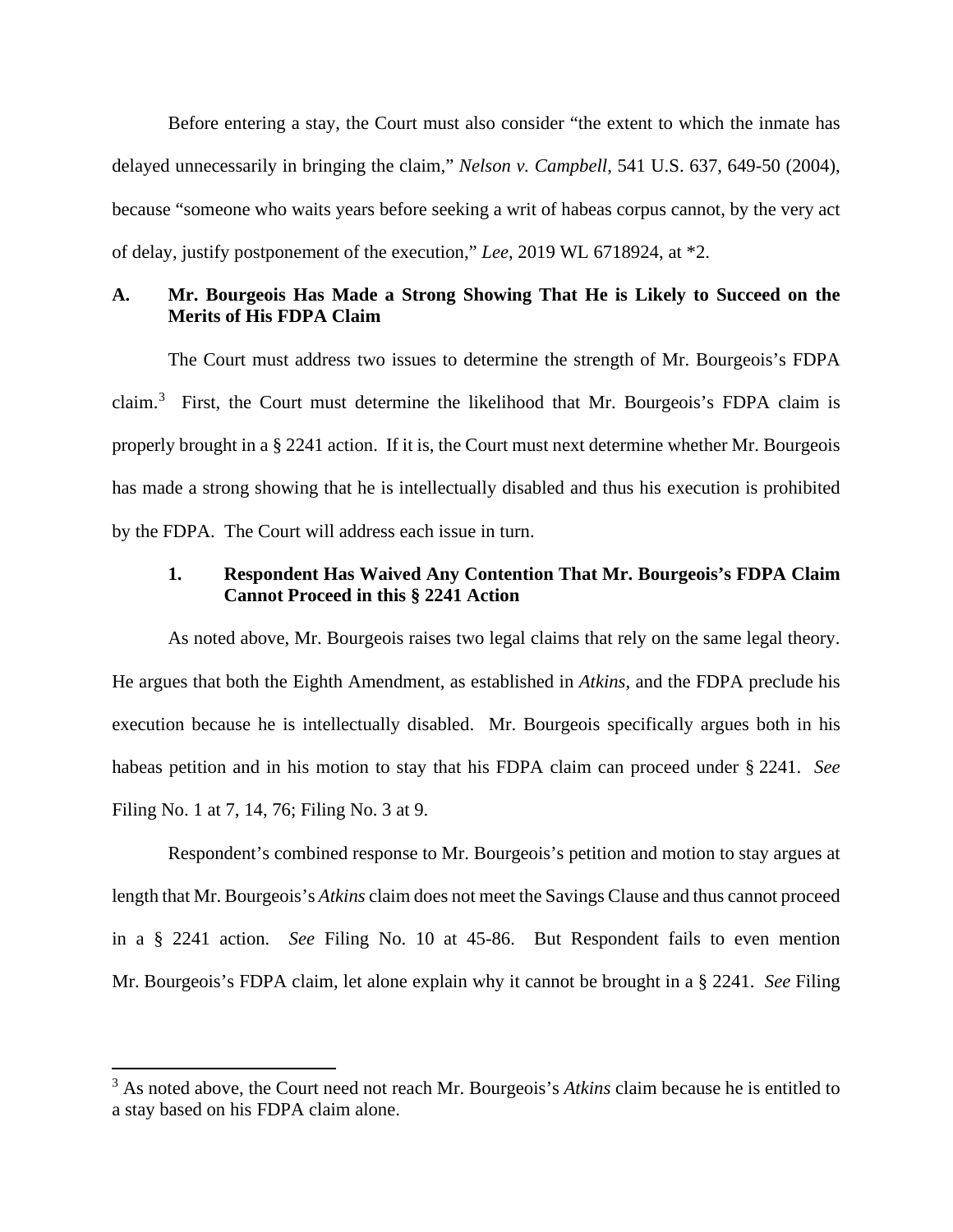No. 10. Respondent's failure to address Mr. Bourgeois's FDPA claim is both inexplicable and inexcusable, not only because of the stakes of this litigation, but also because there is no binding legal authority regarding whether FDPA claims can proceed in a § 2241 action. The Court may have benefitted from a response from Respondent, but that opportunity has now been lost.

The failure to respond to an argument can result in waiver. *See Bonte v. U.S. Bank, N.A.*, 624 F.3d 461, 466 (7th Cir. 2010). Although subject-matter jurisdiction cannot be waived, *see Ashcroft v. Iqbal*, 556 U.S. 662, 671 (2009), the Seventh Circuit has held that "[s]ections 2241 and 2255 deal with remedies; neither one is a jurisdictional clause," *Harris v. Warden*, 425 F.3d 386, 388 (7th Cir. 2005). *See Prevatte v. Merlak*, 865 F.3d 894, 901 (7th Cir. 2017) (holding that dismissals based on the Savings Clause are not jurisdictional and thus are with prejudice). This has permitted, for example, the Seventh Circuit to conclude that the United States can concede an underlying legal issue that would allow a claim to proceed in a § 2241 without the Court having to decide the legal issue. *See Chazen v. Marske*, 938 F.3d 851, 863 (7th Cir. 2019).It is thus clear that Respondent can waive the legal issue of whether a claim can be brought in a § 2241 petition.

The Court finds waiver appropriate here for the reasons stated above. Moreover, Mr. Bourgeois's reply highlighted Respondent's failure to address the FDPA claim. *See* Filing No. 11 at 46-47. Nevertheless, Respondent failed to seek leave to file a surreply addressing the claim. This leads the Court to infer that Respondent's failure to address the claim was more intentional than inadvertent. Accordingly, the Court deems any argument that Mr. Bourgeois's FDPA claim cannot proceed under § 2241 waived.

## **2. Mr. Bourgeois Has Made a Strong Showing That He is Intellectually Disabled and Thus the FDPA Forbids His Execution**

The FDPA states that a "sentence of death shall not be carried out" upon a person who is intellectually disabled. 18 U.S.C. § 3596(c). The Supreme Court in *Atkins* held that the Eighth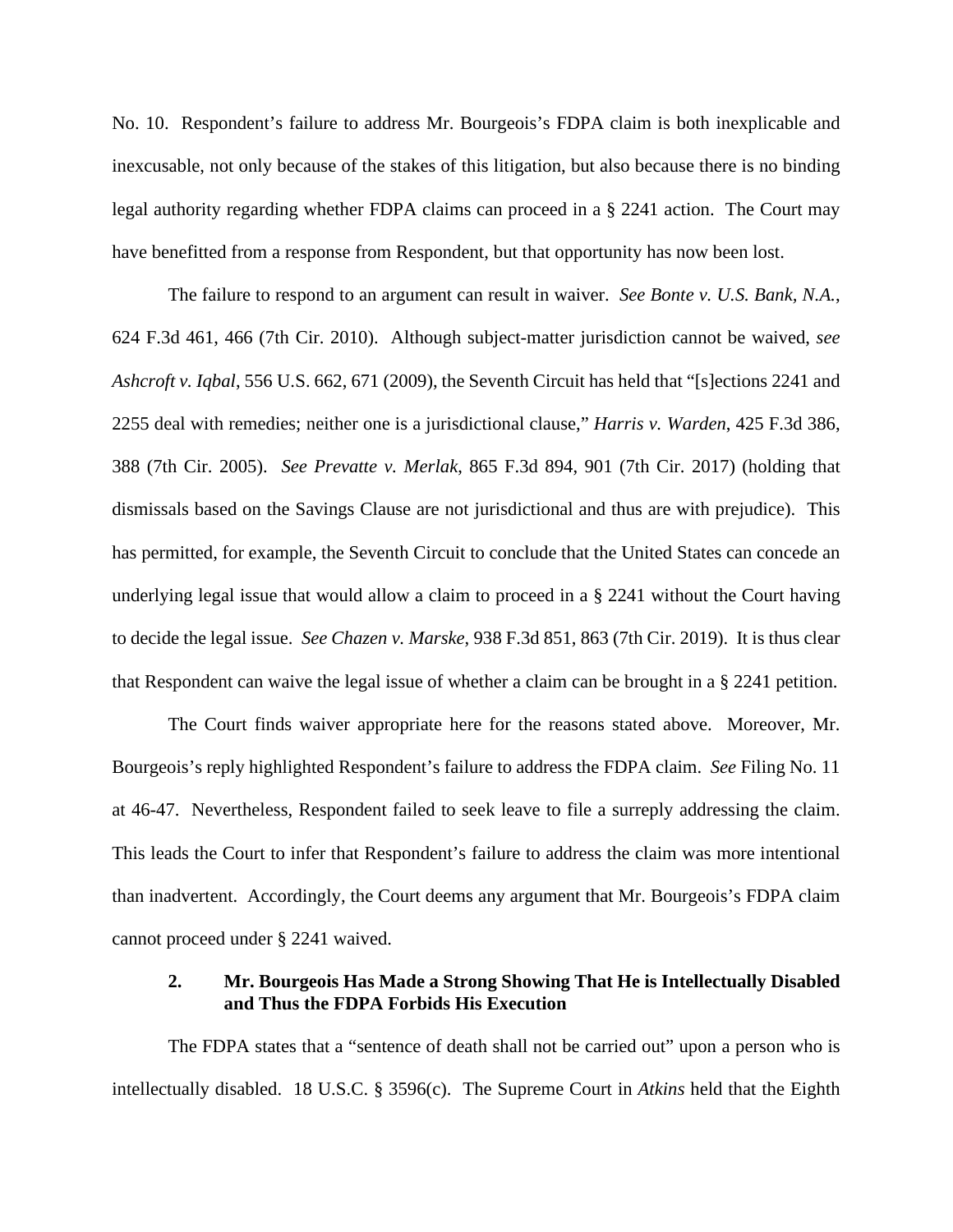Amendment also forbids the execution someone who is intellectually disabled. 536 U.S. at 321. The only apparent difference between an *Atkins* claim and an FDPA claim is the legal source—the Constitution and a statute, respectively. *See Webster*, 784 F.3d at 1139 n.6 (suggesting that the primary difference between an *Atkins* and an FDPA claim is the source of the right); *id.* at 1150 (Easterbrook, J., dissenting) (stating that *Atkins* did "not alter the substantive standard" of § 3596(c), it simply held that "the rule of § 3596(c) is part of the Constitution as well as the United States Code"). The parties do not argue that the substantive analyses required by the claims are different, so the Court will apply the standards governing an *Atkins* claim to Mr. Bourgeois's FDPA claim.[4](#page-6-0)

In *Hall*, the Supreme Court held that "[t]he legal determination of intellectual disability is distinct from a medical diagnosis, but it is informed by the medical community's diagnostic framework." 572 U.S. at 722. The medical community's framework consists of analyzing three criteria: "(1) intellectual-functioning deficits (indicated by an IQ score 'approximately two standard deviations below the mean'—i.e., a score of roughly 70—adjusted for 'the standard error of measurement'"); (2) adaptive deficits ('the inability to learn basic skills and adjust behavior to changing circumstances'); and (3) the onset of these deficits while still a minor."[5](#page-6-1) *Moore I*, 137

<span id="page-6-0"></span><sup>4</sup> To be clear, this means the Court will apply subsequent Supreme Court cases interpreting *Atkins*, including *Moore I*. Although the parties dispute whether *Moore I* is retroactive, the Court need not answer this question. When, as here, a claim can be brought via § 2241, the Court applies current law. *See Webster v. Lockett*, 2019 WL 2514833, \*3 (S.D. Ind. June 18, 2019) (applying *Moore I* to an *Atkins* claim proceeding in a § 2241 action).

<span id="page-6-1"></span><sup>5</sup> The Supreme Court in *Moore I* clarified certain aspects of its holding in *Hall*. Relevant here, the Supreme Court held that in making the intellectual-disability determination courts were required to use "[t]he medical community's current standards," and then it discussed several ways in which the Texas Court of Criminal Appeals' assessment ran contrary to these standards. *Moore*, 137 S. Ct. at 1052-53. Mr. Bourgeois maintains that this Court's analysis of whether he is intellectually disabled will be different than the Southern District of Texas's because it considered certain factors in denying his *Atkins* claim that the Supreme Court deemed impermissible in *Moore I*. *See* Filing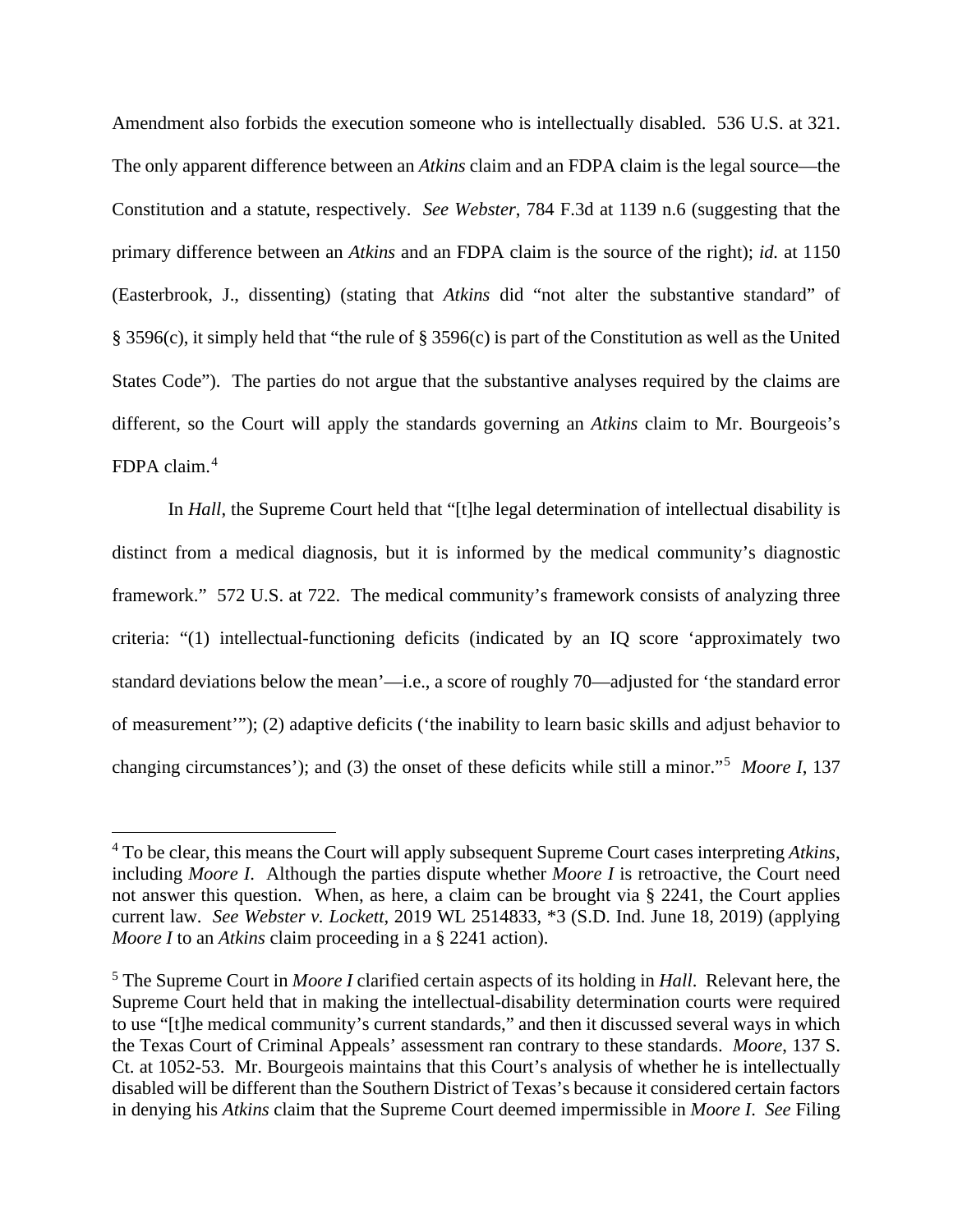S. Ct. at 1045. These criteria are drawn from the most recent editions of the *Diagnostic and Statistical Manual of Mental Disorders* ("DSM-5") and the *American Association on Intellectual and Developmental Disabilities publication, AAIDD, Intellectual Disability: Definition, Classification, and Systems of Supports* (11th ed. 2010) ("AAIDD-11"). *See Moore I*, 137 S. Ct. at1045 (relying on the DSM-5 and AAIDD-11).

Mr. Bourgeois has made a strong showing that he meets all three criteria. First, he presents evidence that two IQ tests resulted in appropriately adjusted IQ scores of 68 (a Flynn-corrected score) and 70 (before Flynn correction).<sup>[6](#page-7-0)</sup> Filing No. 1-4 at 36; Filing No. 1-1 at 45. There is thus a strong likelihood that Mr. Bourgeois meets the first criteria. *See Moore I*, 137 S. Ct. at 1045.

Second, Mr. Bourgeois presents strong evidence of adaptive deficits. The DSM-5 states that this criteria "is met when at least one domain of adaptive functioning—conceptual, social, or practical—is sufficiently impaired that ongoing support is needed in order for the person to perform adequately in one or more life settings at school, at work, at home, or in the community." Filing No. 1-1 at 84. Importantly, "the medical community focuses the adaptive-functioning inquiry on adaptive *deficits*," not adaptive strengths. *Moore I*, 137 S. Ct. at 1050; *see id.* (noting the AAIDD-11 states that "'significant limitations in conceptual, social, or practical adaptive skills [are] not outweighed by the potential strengths in some adaptive skills'" and the DSM-5 states that this inquiry "should focus on '[d]eficits in adaptive functioning'").

No. 1 at 59-71. While this may be relevant for the Savings Clause analysis of Mr. Bourgeois's *Atkins* claim, the Southern District of Texas's analysis is irrelevant when assessing the merit of Mr. Bourgeois's FDPA claim, as this Court decides the claim anew without any deference to the Southern District of Texas's decision. *See Webster*, 2019 WL 2514833, at \*5-11.

<span id="page-7-0"></span><sup>&</sup>lt;sup>6</sup> The Flynn Effect describes research that "has shown that [IQ] scores will tend to become inflated as times goes on when you're using an old test," so there are "formulas [that] have been developed to . . . give you an idea of how much the test score will be inflated or over represent . . . the person's ability." Filing No. 1-4 at 36.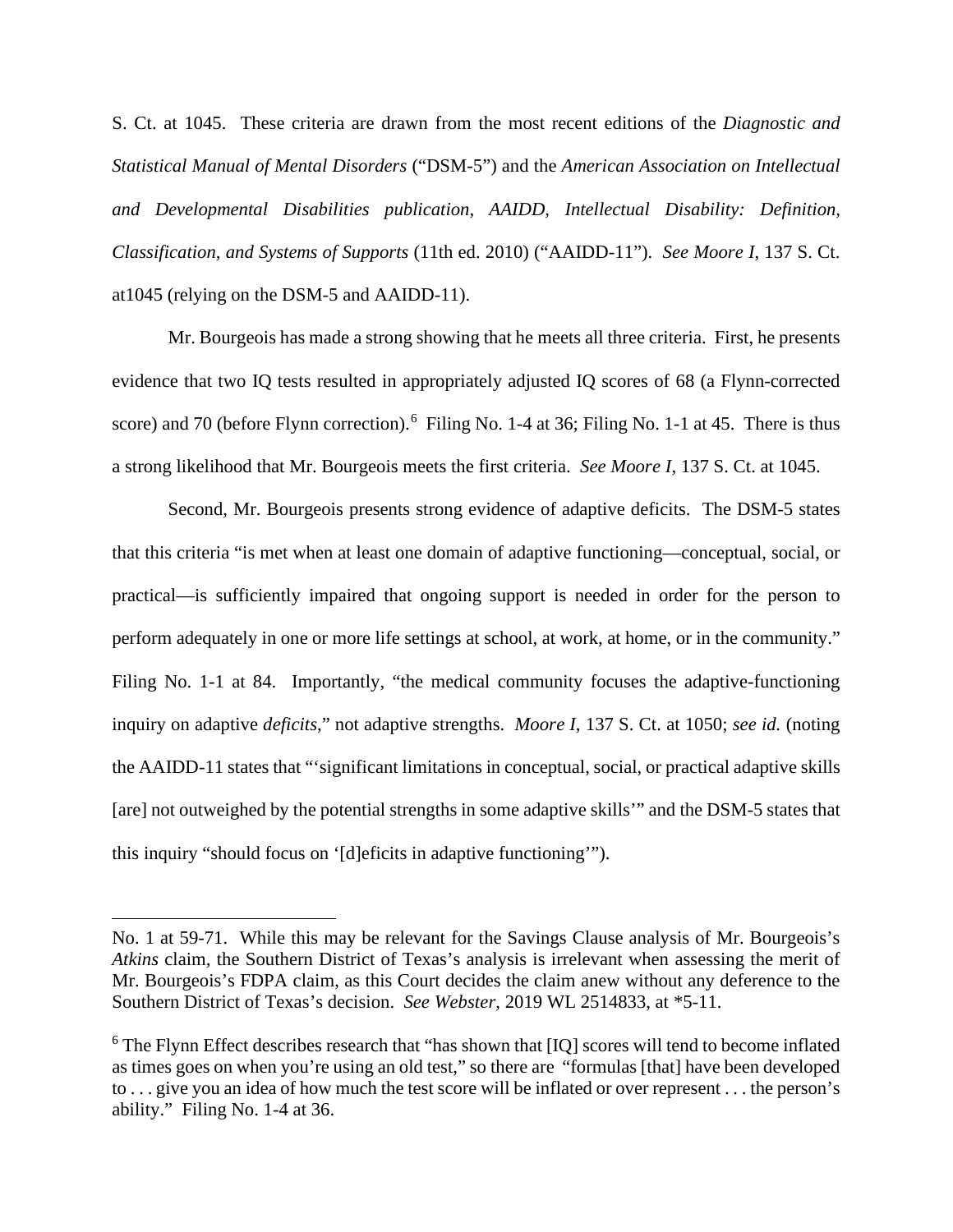"In determining the significance of adaptive deficits, clinicians look to whether an individual's adaptive performance falls two or more standard deviations below the mean in any of the three adaptive skill sets (conceptual, social, and practical)." *Moore*, 137 S. Ct. at 1046. Mr. Bourgeois presents compelling evidence that his adaptive performance falls more than two standard deviations below the mean—that is, he scores below 70—in all three adaptive skill sets. *See* Filing No. 1 at 25-42 (collecting evidence). For example, adaptive-functioning tests produced scores of 69 in communication, 66 in daily living skills, and 66 in socialization. Filing No. 1-1 at 6. These scores "also corroborate what . . . other psychologists . . . learned through interviews and affidavits of Mr. Bourgeois' relatives and neighbors." Filing No. 1-1 at 6. Given that Mr. Bourgeois must demonstrate "deficits in only one of the three adaptive-skills domains" to establish that he is intellectually disabled, *Moore I*, 137 S. Ct. at 1050, he has made a strong showing that he meets this factor.

Third, Mr. Bourgeois has made a strong showing that the onset of his deficits occurred when he was a minor. Among other evidence, Dr. Victoria Swanson attested that "it is absolutely clear that the onset of Mr. Bourgeois' deficiencies in both his intellectual and adaptive functioning began before age 18 and continued into adulthood." Filing No. 1-1 at 11.

In sum, Mr. Bourgeois has made a strong showing that he is intellectually disabled and thus the FDPA bars his execution. To be clear, the Court has not conclusively determined that Mr. Bourgeois is intellectually disabled, only that he has made the strong showing necessary to warrant a stay of his execution pending resolution of this issue. The Court can only determine whether Mr. Bourgeois is intellectually disabled following a hearing on the question.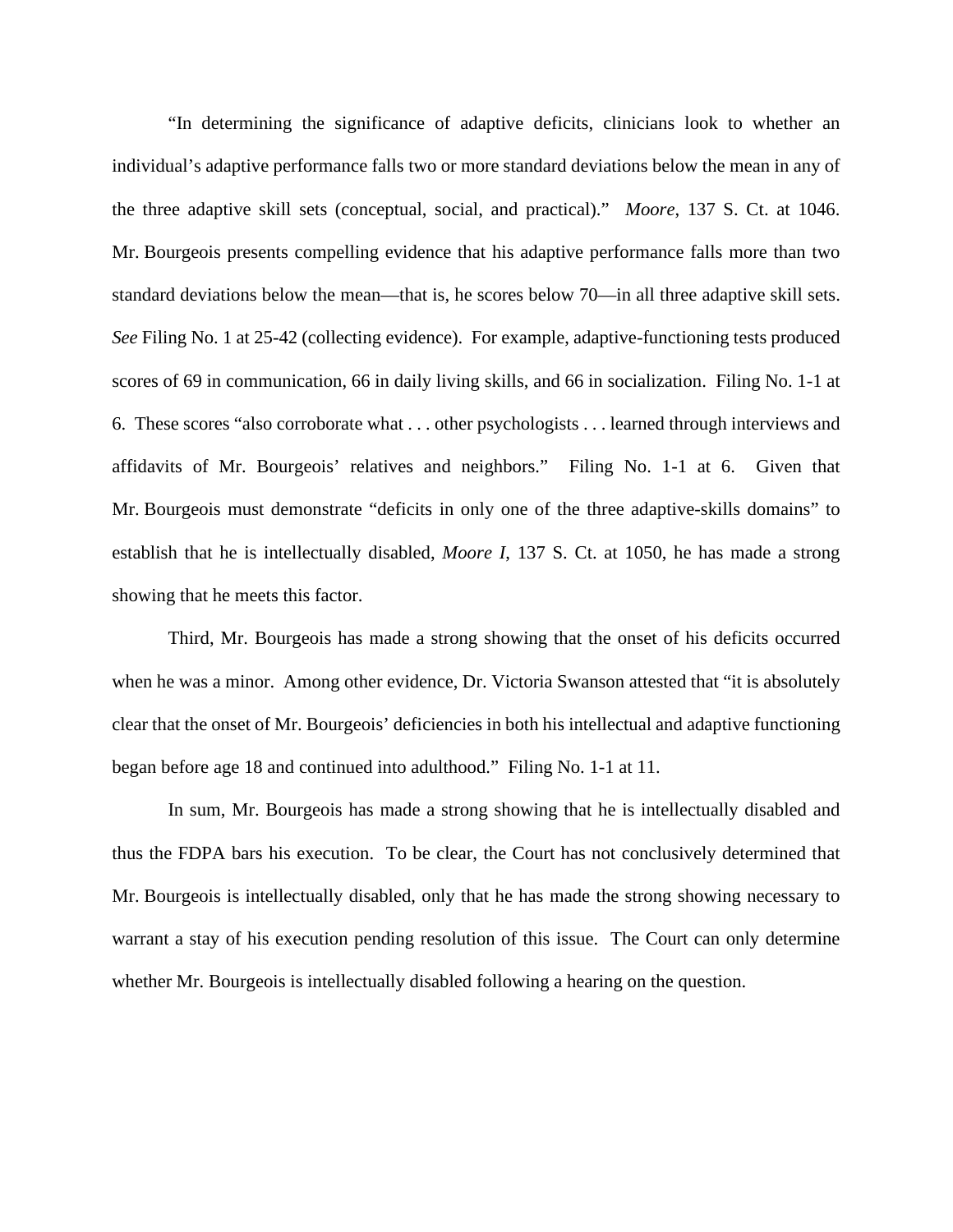## **B. Mr. Bourgeois Faces Irreparable Injury Absent a Stay**

Mr. Bourgeois maintains that he will suffer irreparable harm absent a stay because he could be executed without a court ever deciding whether he is intellectually disabled under the standards set forth in *Moore I*. Filing No. 3 at 9-10. Respondent does not address irreparable injury, likely because "irreparable harm is taken as established in a capital case." *Williams v. Chrans*, 50 F.3d 1358, 1360 (7th Cir. 1995); *see id.* ("There can be no doubt that a defendant facing the death penalty at the hands of the state faces irreparable injury."). Accordingly, Mr. Bourgeois has established irreparable injury.

# **C. The Issuance of a Stay Will Not Substantially Injure Respondent and the Public Interest Favors Ensuring Mr. Bourgeois's Execution is Lawful**

Respondent maintains that staying Mr. Bourgeois's execution will undermine its strong interest in enforcing the judgment and that it is in the public interest to allow his execution to proceed. Filing No. 10 at 106-07. Mr. Bourgeois responds that because there is no "'penological purpose"' in executing someone who is intellectually disabled, Respondent will not be injured by a stay of execution. Filing No. 3 at 11 (quoting *Hall*, 134 S. Ct. at 1992). Further, Mr. Bourgeois argues that the United States has delayed setting any executions for fifteen years, thus it cannot now argue that additional delay will harm its interests. Filing No. 3 at 11.

Respondent is correct that, as a general matter, the United States has a "strong interest" in "proceeding with its judgment." *Lambert*, 498 F.3d at 452; *see Hill v. McDonough*, 547 U.S. 573, 584 (2006); *Gomez v. U.S. Dist. Court for Northern Dist. of California*, 503 U.S. 653, 654 (1992). But measuring the strength of that interest here shows that it is necessarily diminished by the United States' own delays in setting Mr. Bourgeois's execution.

As detailed above, Mr. Bourgeois's § 2255 proceedings concluded in the Fifth Circuit on August 5, 2013. *See Bourgeois II*, 537 Fed. Appx. 604. Yet the United States did not schedule his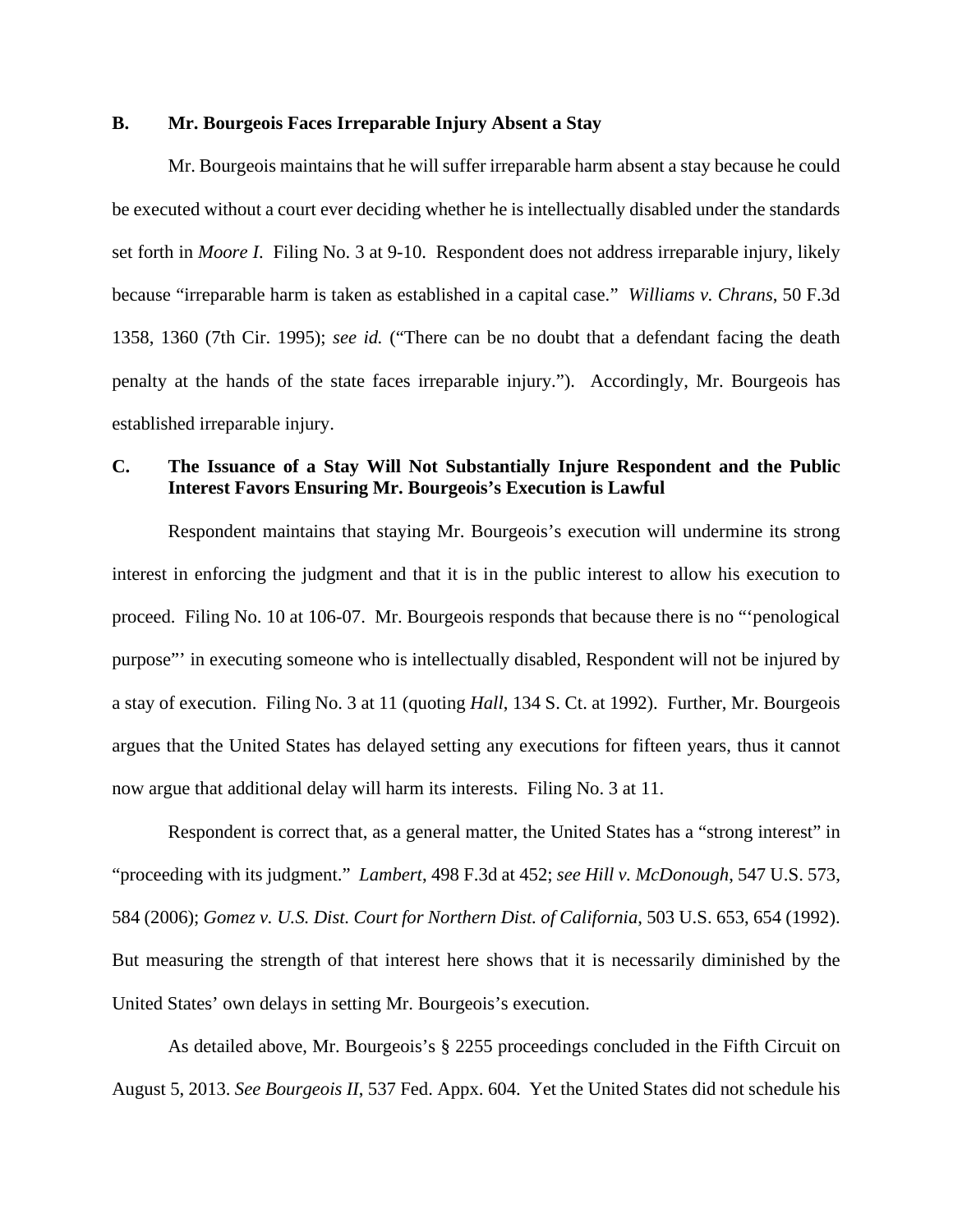execution for nearly six years, and had not set any executions for fifteen years. Indeed, the United States did not even have an execution protocol for eight years (from 2011 until 2019). *See In re the Federal Bureau of Prisons' Execution Protocol Cases*, No. 1:19-mc-00145-TSC, Dkt. 50 at 14. If the United States' interest in proceeding with its judgment was as strong as Respondent suggests, it would not have waited several years before setting Mr. Bourgeois's execution date. Thus, the United States' own delay in scheduling Mr. Bourgeois's execution shows that its interest in enforcing its judgment is not as strong as it suggests.

Because the United States' asserted interest in enforcing its judgment is diminished in this case, this harm does not outweigh Mr. Bourgeois's strong interest in not facing execution when the FDPA may forbid it. Moreover, because Mr. Bourgeois has made a strong showing that he will succeed on the merits of his FDPA claim, the public interest favors ensuring that he is not unlawfully executed.

### **D. Mr. Bourgeois Has Not Unnecessarily Delayed Bringing His Claims**

The Court cannot stay an execution before considering "the extent to which the inmate has delayed unnecessarily in bringing the claim." *Nelson*, 541 U.S. at 649-50. Mr. Bourgeois maintains that he has diligently pursued his claims following the Supreme Court's decision in *Moore I.* Filing No. 3 at 10. Respondent does address this question at all, let alone suggest that Mr. Bourgeois has not diligently pursued these claims. Filing No. 10 at 104-07.

The Supreme Court decided *Moore I* on March 28, 2017. Exactly a year later on March 28, 2018, Mr. Bourgeois sought authorization from the Fifth Circuit to file a second or successive § 2255 motion raising the claims he raises here. *See In re Bourgeois*, No. 18-40270 (5th Cir.). The Fifth Circuit denied Mr. Bourgeois authorization on August 23, 2018, and issued a revised opinion on September 24, 2018. *Bourgeois III*, 902 F.3d at 448. The Department of Justice set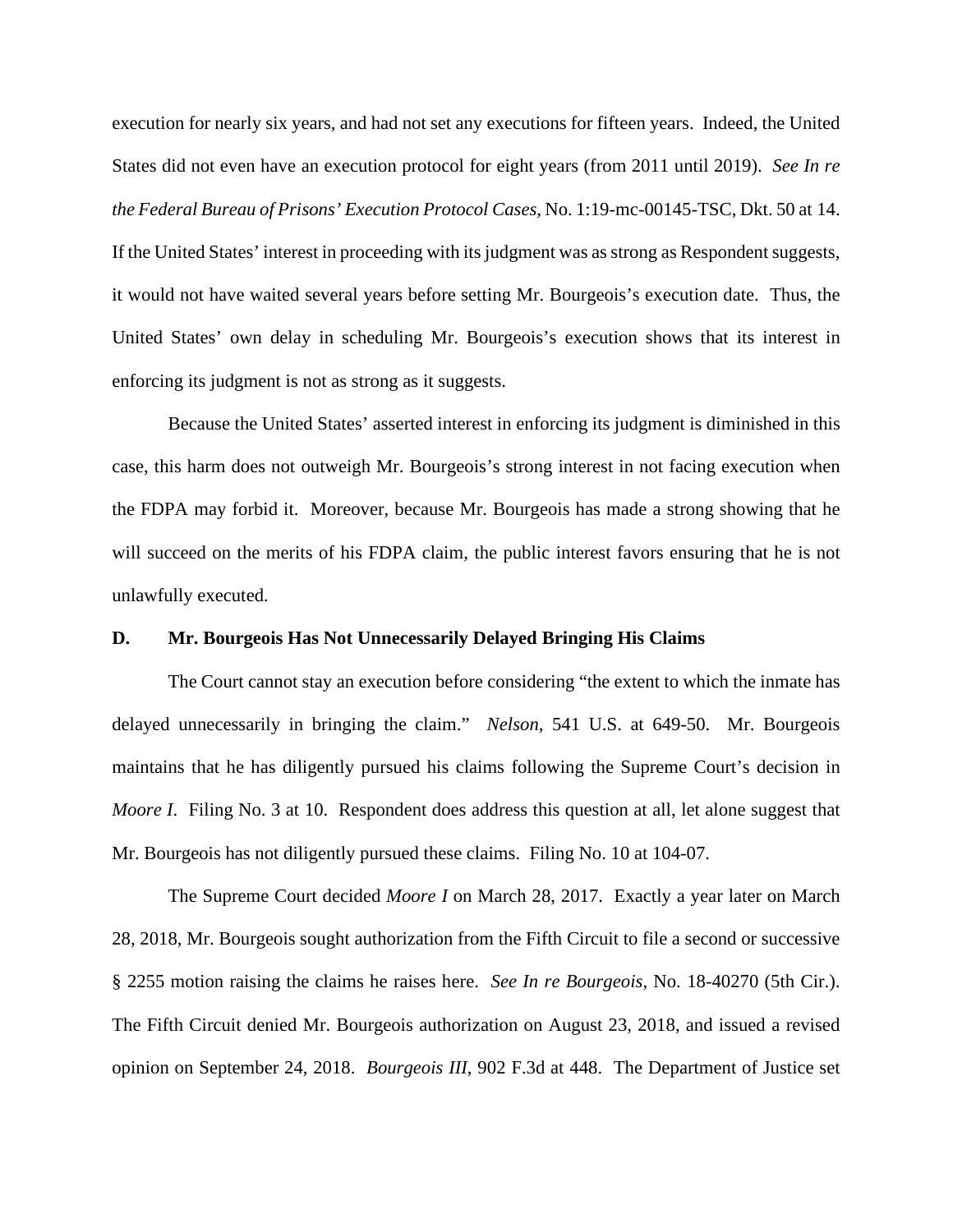Mr. Bourgeois's execution date on July 25, 2019, and Mr. Bourgeois filed this action three weeks later on August 15, 2019.

The foregoing timeline shows that Mr. Bourgeois has not unnecessarily delayed bringing his claims. After *Moore I*, he sought to bring his claims via § 2255 within a year. Once that avenue was foreclosed, Mr. Bourgeois sought to bring his claims here via § 2241 less than a year later. Thus, this is not a case where an inmate waited several years to bring his claims. *See, e.g.*, *Dunn v. Price*, 139 S. Ct. 1312 (2019); *Lee*, 2019 WL 6718924, at \*2.

## **III. Conclusion**

Mr. Bourgeois has established the factors necessary to obtain a stay of his execution pending resolution of this habeas action. Accordingly, Mr. Bourgeois's execution is **stayed** until further order of this Court. A separate order staying Mr. Bourgeois's execution shall also issue. Respondent and Respondent's counsel are responsible for ensuring that all actors who would have any involvement in Mr. Bourgeois's execution comply with the stay issued on this date, including the Warden of the United States Penitentiary in Terre Haute, Indiana, and the United States Marshal for this District.

The Court must hold a hearing on the merits of Mr. Bourgeois's claims to determine whether they are ultimately meritorious. The hearing will be set by separate order.

### **IT IS SO ORDERED.**

Date: 3/10/2020

ognist

Hon. Jane Maghus-Stinson, Chief Judge United States District Court Southern District of Indiana